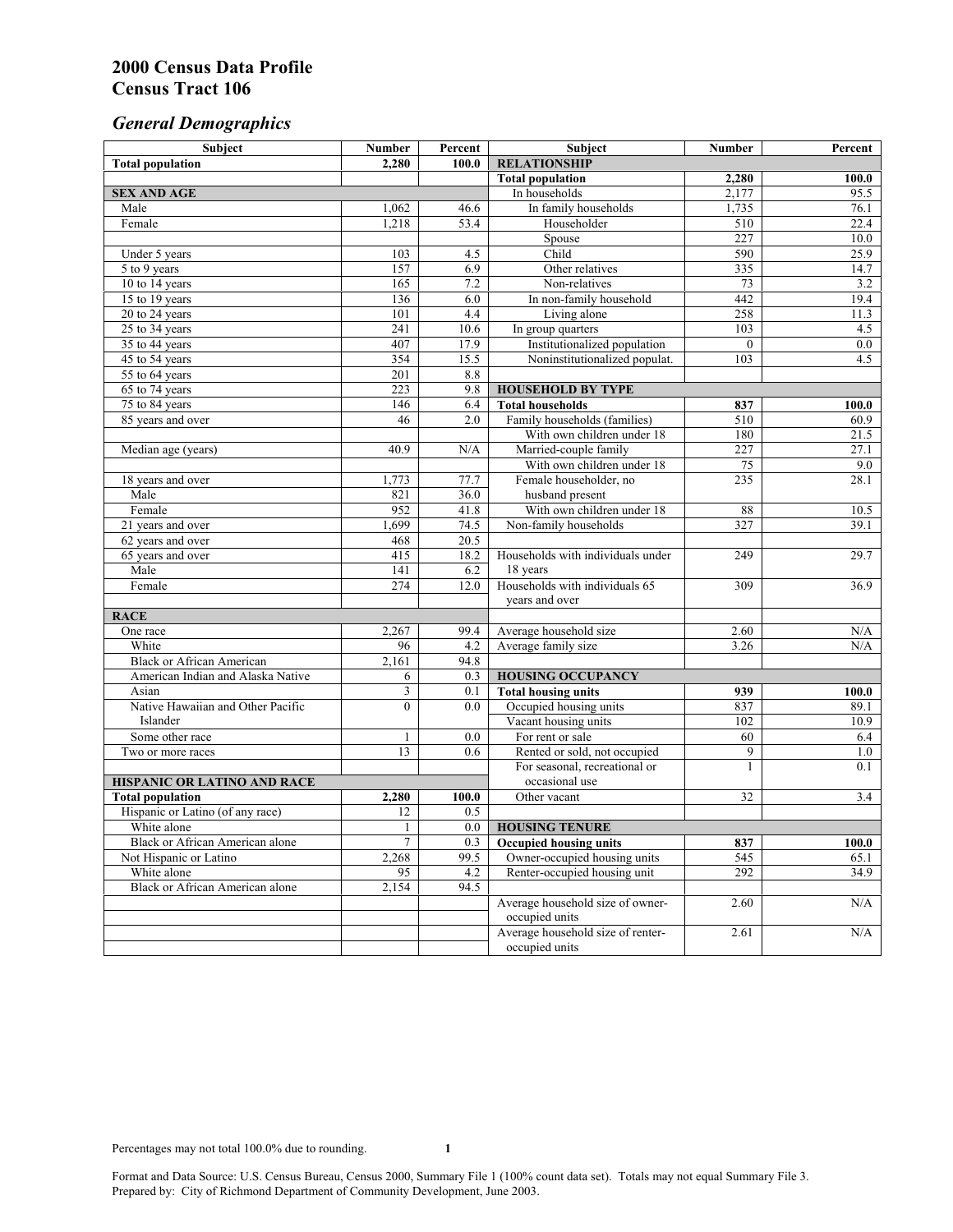# *Social Characteristics*

| <b>Subject</b>                                             | <b>Number</b>            | Percent  | Subject                                                | <b>Number</b>  | Percent    |
|------------------------------------------------------------|--------------------------|----------|--------------------------------------------------------|----------------|------------|
| <b>SCHOOL ENROLLMENT</b>                                   | <b>RESIDENCE IN 1995</b> |          |                                                        |                |            |
| Population 3 years and over enrolled in                    | 522                      | 100.0    | Population 5 years and over                            | 2,156          | 100.0      |
| school                                                     |                          |          | Same house in 1995                                     | 1,493          | 69.2       |
| Nursery school, preschool                                  | 21                       | 4.0      | Different house in the U.S. in                         | 646            | 30.0       |
| Kindergarten                                               | 14                       | 2.7      | 1995                                                   |                |            |
| Elementary school (grades 1-8)                             | 271                      | 51.9     | Same county                                            | 356            | 16.5       |
| High school (grades 9-12)                                  | 122                      | 23.4     | Different county                                       | 290            | 13.5       |
| College or graduate school                                 | 94                       | 18.0     | Same state                                             | 182            | 8.4        |
|                                                            |                          |          | Different state                                        | 108            | 5.0        |
| <b>EDUCATIONAL ATTAINMENT</b>                              |                          |          | Elsewhere in 1995                                      | 17             | 0.8        |
| Population 25 years and over                               | 1,630                    | 100.0    |                                                        |                |            |
| Less than 9 <sup>th</sup> grade                            | 117                      | 7.2      | NATIVITY AND PLACE OF BIRTH                            |                |            |
| $9th$ to $12th$ grade, no diploma                          | 347                      | 21.3     | <b>Total population</b>                                | 2,246          | 100.0      |
| High school graduate (includes equivalency)                | 446                      | 27.4     | Native                                                 | 2.237          | 99.6       |
| Some college, no degree                                    | 259                      | 15.9     | Born in United States                                  | 2,215          | 98.6       |
| Associate degree                                           | 49                       | 3.0      | State of residence                                     | 1,817          | 80.9       |
| Bachelor's degree                                          | 269                      | 16.5     | Different state                                        | 398            | 17.7       |
| Graduate or professional degree                            | 143                      | 8.8      | Born outside United States                             | 22             | 1.0        |
| Percent high school graduate or higher                     | 71.5%                    | N/A      | Foreign born                                           | $\overline{9}$ | 0.4        |
| Percent bachelor's degree or higher                        | 25.3%                    | N/A      | Entered 1990 to March 2000                             | $\mathbf{0}$   | $0.0\,$    |
|                                                            |                          |          | Naturalized citizen                                    | 9              | 0.4        |
| <b>MARITAL STATUS</b>                                      | Not a citizen            | $\Omega$ | 0.0                                                    |                |            |
| Population 15 years and over                               | 1,824                    | 100.0    |                                                        |                |            |
| Never married                                              | 589                      | 32.3     | <b>REGION OF BIRTH OF FOREIGN BORN</b>                 |                |            |
| Now married, not including separated                       | 602                      | 33.0     | Total (excluding born at sea)                          | 9              | 100.0      |
| Separated                                                  | 146                      | 8.0      | Europe                                                 | $\overline{0}$ | $0.0\,$    |
| Widowed                                                    | 216                      | 11.8     | Asia                                                   | $\overline{0}$ | 0.0        |
| Female                                                     | 180                      | 9.9      | Africa                                                 | 9              | 100.0      |
| Divorced                                                   | 271                      | 14.9     | Oceania                                                | $\mathbf{0}$   | 0.0        |
| Female                                                     | 169                      | 9.3      | Latin America                                          | $\mathbf{0}$   | 0.0        |
|                                                            |                          |          | Northern America                                       | $\theta$       | 0.0        |
| <b>GRANDPARENTS AS CAREGIVERS</b>                          |                          |          |                                                        |                |            |
| <b>Grandparent living in household with</b>                | 55                       | 100.0    | <b>LANGUAGE SPOKEN AT HOME</b><br>100.0                |                |            |
| one or more own grandchildren under 18                     |                          |          | Population 5 years and over                            | 2,156          |            |
| years                                                      |                          |          | English only                                           | 2,056          | 95.4       |
| Grandparent responsible for grandchildren                  | 28                       | 50.9     | Language other than English<br>Speak English less than | 100            | 4.6        |
|                                                            |                          |          |                                                        | 27             | 1.3        |
| <b>VETERAN STATUS</b>                                      |                          |          | "very well"                                            |                |            |
| Civilian population 18 years and over<br>Civilian veterans | 1,759<br>206             | 100.0    | Spanish<br>Speak English less than                     | 73<br>27       | 3.4<br>1.3 |
|                                                            |                          | 11.7     | "very well"                                            |                |            |
| <b>DISABILITY STATUS OF THE CIVILIAN</b>                   | Other Indo-European      | 16       | 0.7                                                    |                |            |
| NONINSTITUTIONALIZED POPULATION                            | languages                |          |                                                        |                |            |
| Population 5 to 20 years                                   | 475                      | 100.0    | Speak English less than                                | $\theta$       | 0.0        |
| With a disability                                          | 40                       | 8.4      | "very well"                                            |                |            |
| Population 21 to 64 years                                  | 1.214                    | 100.0    | Asian and Pacific Island                               | $\overline{4}$ | 0.2        |
| With a disability                                          | 432                      | 35.6     | languages                                              |                |            |
| Percent employed                                           | 54.9%                    | N/A      | Speak English less than                                | $\overline{0}$ | 0.0        |
| No disability                                              | 782                      | 64.4     | "very well"                                            |                |            |
| Percent employed                                           | 79.5%                    | N/A      | Other Languages                                        | $\tau$         | 0.3        |
| Population 65 years and over                               | 460                      | 100.0    | Speak English less than                                | $\overline{0}$ | 0.0        |
| With a disability                                          | 197                      | 42.8     | "very well"                                            |                |            |

Format and Data Source: U.S. Bureau of the Census, Census 2000, Summary File 3 (sample data set). Totals may not equal Summary File 1 due to sampling.

Prepared by: City of Richmond Department of Community Development, June 2003.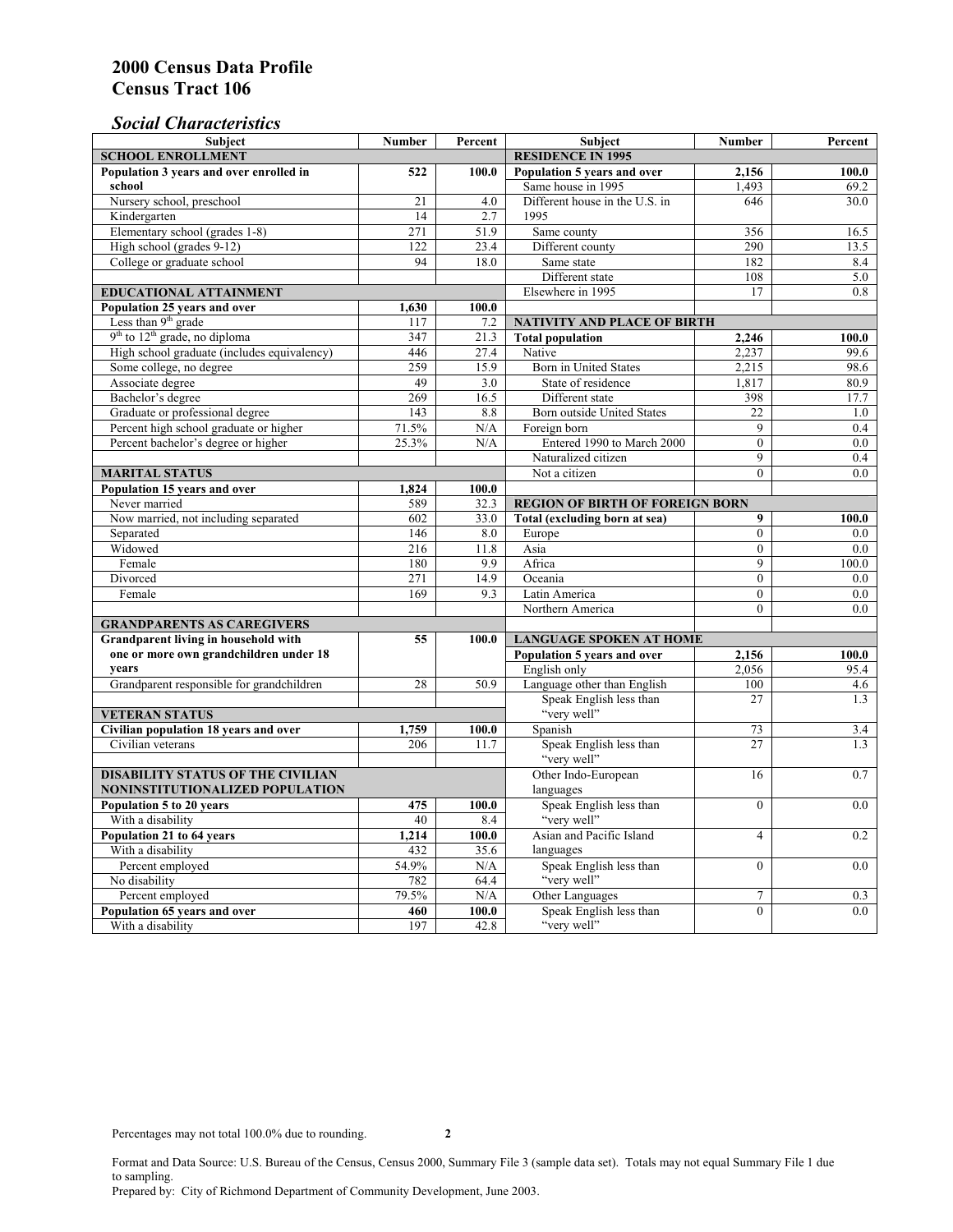## *Economic Characteristics*

| <b>Subject</b>                                                                         | Number           | Percent               | <b>Subject</b>                                  | <b>Number</b>    | Percent          |
|----------------------------------------------------------------------------------------|------------------|-----------------------|-------------------------------------------------|------------------|------------------|
| <b>EMPLOYMENT STATUS</b>                                                               |                  | <b>INCOME IN 1999</b> |                                                 |                  |                  |
| Population 16 years and over                                                           | 1,824            | 100.0                 | <b>Households</b>                               | 923              | 100.0            |
| In labor force                                                                         | 1,097            | 60.1                  | Less than \$10,000                              | 139              | 15.1             |
| Civilian labor force                                                                   | 1,090            | 59.8                  | \$10,000 to \$14,999                            | 19               | 2.1              |
| Employed                                                                               | 1,026            | 56.3                  | \$15,000 to \$24,999                            | 152              | 16.5             |
| Unemployed                                                                             | 64               | 3.5                   | \$25,000 to \$34,999                            | 156              | 16.9             |
| Percent of civilian labor force                                                        | 5.9%             | $\rm N/A$             | \$35,000 to \$49,999                            | 154              | 16.7             |
| Armed Forces                                                                           | $\overline{7}$   | 0.4                   | \$50,000 to \$74,999                            | 179              | 19.4             |
| Not in labor force                                                                     | 727              | 39.9                  | \$75,000 to \$99,999                            | 73               | 7.9              |
| Females 16 years and over                                                              | 1,037            | 100.0                 | \$100,000 to \$149,999                          | 43               | 4.7              |
| In labor force                                                                         | 582              | 56.1                  | \$150,000 to \$199,999                          | 8                | 0.9              |
| Civilian labor force                                                                   | 582              | 56.1                  | \$200,000 or more                               | $\mathbf{0}$     | 0.0              |
| Employed                                                                               | 551              | 53.1                  | Median household income (dollars)               | 34,669           | N/A              |
| Own children under 6 years                                                             | 95               | 100.0                 |                                                 |                  |                  |
| All parents in family in labor force                                                   | 59               | 62.1                  | With earnings                                   | 747              | 80.9             |
|                                                                                        |                  |                       | Mean earnings (dollars)                         | 38,138           | N/A              |
| <b>COMMUTING TO WORK</b>                                                               |                  |                       | With Social Security income                     | 362              | 39.2             |
| Workers 16 years and over                                                              | 1,011            | 100.0                 | Mean Social Security income                     | 10,451           | N/A              |
| Car, truck, or van – drove alone                                                       | 674              | 66.7                  | (dollars)                                       |                  |                  |
| Car, truck, or van - carpooled                                                         | 162              | 16.0                  | With Supplemental Security income               | 47               | 5.1              |
| Public transportation (including taxicab)                                              | 124              | 12.3                  | Mean Supplemental Security                      | 6,470            | N/A              |
| Walked                                                                                 | 14               | 1.4                   | income (dollars)                                |                  |                  |
| Other means                                                                            | 6                | 0.6                   | With public assistance income                   | 6                | 0.7              |
| Worked at home                                                                         | 31               | $\overline{3.1}$      | Mean public assistance income                   | 4,167            | N/A              |
| Mean travel time to work (minutes)                                                     | 25.1             | N/A                   | (dollars)                                       |                  |                  |
|                                                                                        |                  |                       | With retirement income (dollars)                | $\overline{207}$ | 22.4             |
| Employed civilian population 16 years and over                                         | 1,026            | 100.0                 | Mean retirement income (dollars)                | 19,411           | N/A              |
| <b>OCCUPATION</b>                                                                      |                  |                       |                                                 |                  |                  |
| Management, professional, and related occupations                                      | 326              | 31.8                  | <b>Families</b>                                 | 545              | 100.0            |
| Service occupations                                                                    | 220              | 21.4                  | Less than \$10,000                              | 56               | 10.3             |
| Sales and office occupations                                                           | 250              | 24.4                  | \$10,000 to \$14,999                            | 13               | 2.4              |
| Farming, fishing, and forestry occupations                                             | $\boldsymbol{0}$ | 0.0                   | \$15,000 to \$24,999                            | 85               | 15.6             |
| Construction, extraction, and maintenance                                              | 39               | 3.8                   | \$25,000 to \$34,999                            | 80               | 14.7             |
| occupations                                                                            |                  |                       | \$35,000 to \$49,999                            | 52               | 9.5              |
| Production, transportation, and material moving                                        | 191              | 18.6                  | \$50,000 to \$74,999                            | 151              | 27.7             |
| occupations                                                                            |                  |                       | \$75,000 to \$99,999                            | 57               | 10.5             |
|                                                                                        |                  |                       | \$100,000 to \$149,999                          | 43               | 7.9              |
| <b>INDUSTRY</b>                                                                        |                  |                       | \$150,000 to \$199,999                          | 8                | 1.5              |
| Agriculture, forestry, fishing and hunting, and                                        | $\overline{0}$   | 0.0                   | \$200,000 or more                               | $\theta$         | 0.0              |
| mining                                                                                 |                  |                       | Median family income (dollars)                  | 46,250           | N/A              |
| Construction                                                                           | 32               | 3.1                   |                                                 |                  |                  |
| Manufacturing                                                                          | 84               | 8.2                   | Per capita income (dollars)                     | 16,965           | N/A              |
| Wholesale trade                                                                        | 4                |                       | <b>Median earnings (dollars)</b>                |                  |                  |
| Retail trade                                                                           | 72               | 0.4                   | Male full-time, year-round workers              |                  |                  |
| Transportation and warehousing, and utilities                                          | 78               | $7.0\,$<br>7.6        | Female full-time, year-round workers            | 26,228<br>28,563 | N/A<br>N/A       |
|                                                                                        |                  |                       |                                                 |                  |                  |
| Information                                                                            | 46<br>79         | 4.5<br>7.7            |                                                 | Number           | Percent          |
| Finance, insurance, real estate, and rental and                                        |                  |                       |                                                 | below            | below            |
| leasing                                                                                | 84               | 8.2                   |                                                 | poverty<br>level | poverty<br>level |
| Professional, scientific, management,<br>administrative, and waste management services |                  |                       | <b>Subject</b><br><b>POVERTY STATUS IN 1999</b> |                  |                  |
|                                                                                        |                  |                       |                                                 |                  |                  |
| Educational, health and social services                                                | 238              | 23.2                  | <b>Families</b>                                 | 61               | 11.2             |
| Arts, entertainment, recreation, accommodation and                                     | 128              | 12.5                  | With related children under 18 years            | 37               | 15.4             |
| food services                                                                          |                  |                       | With related children under 5 years             | 12               | 15.6             |
| Other services (except public administration)                                          | 76               | 7.4                   | Families with female householder, no            | 46               | 17.2             |
| <b>Public Administration</b>                                                           | 105              | 10.2                  | husband present                                 |                  |                  |
|                                                                                        |                  |                       | With related children under 18 years            | 30               | 27.5             |
| <b>CLASS OF WORKER</b>                                                                 |                  |                       | With related children under 5 years             | 5                | 23.8             |
| Private wage and salary workers                                                        | 722              | 70.4                  | <b>Individuals</b>                              | 320              | 14.2             |
| Government workers                                                                     | 267              | 26.0                  | 18 years and over                               | 250              | 14.2             |
| Self-employed workers in own not incorporated                                          | 37               | 3.6                   | 65 years and over                               | 61               | 13.3             |
| business                                                                               |                  |                       | Related children under 18 years                 | 70               | 15.2             |
| Unpaid family workers                                                                  | $\boldsymbol{0}$ | 0.0                   | Related children 5 to 17 years                  | 59               | 15.9             |
|                                                                                        |                  |                       | Unrelated individuals 15 years and              | 169              | 29.8             |
|                                                                                        |                  |                       | over                                            |                  |                  |

Percentages may not total 100.0% due to rounding. **3** 

Format and Data Source: U.S. Bureau of the Census, Census 2000, Summary File 3 (sample data set). Totals may not equal Summary File 1 due to sampling.

Prepared by: City of Richmond Department of Community Development, June 2003.